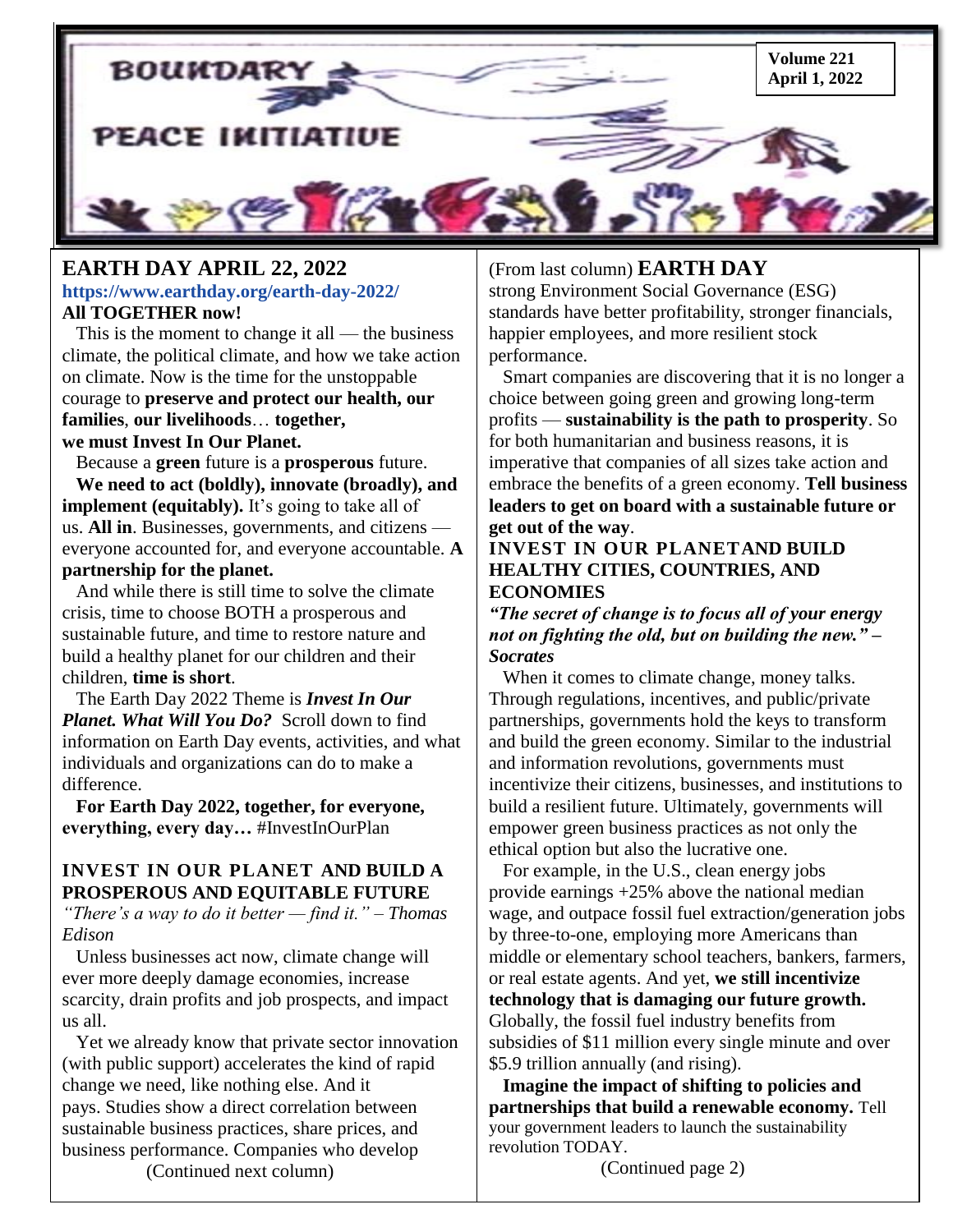# (From page 1) **EARTH DAY INVEST IN OUR PLANET IT'S THE ONLY HOME WE HAVE. WE NEED EVERYONE, WHILE THERE IS STILL TIME**

―Every moment is an organizing opportunity, every person a potential activist, every minute a chance to change the world." – Dolores Huerta

 **As individuals, we have the simple yet effective power** to make our voices heard through our choices, our civic actions, and our personal interactions. What each of us does, and how we do it, has a huge ripple effect on our ecosystems, and on the pace of corporate and government action.

 Gen Z is providing inspiration, with 45% having [stopped purchasing certain brands](https://www2.deloitte.com/uk/en/pages/consumer-business/articles/sustainable-consumer.html) because of ethical or sustainability concerns. We have the power to lobby for and support businesses that take active steps to protect our environment through their practices and climate-friendly investments, and fight against those that don't.

 At a rally, a cleanup, with your vote, or your wallet, be heard however you are able. For all of us – today and for our future – let's INVEST IN OUR PLANET**!**

# **Wear White Poppies Now! From: Teresa Gagné & Denis Laplante - Vancouver Peace Poppies: [www.PeacePoppies.ca](http://www.peacepoppies.ca/)**

Dear White Peace Poppy Supporters,

 We don't normally contact you except in the fall, but with the imminent risk of a catastrophic global conflict we feel compelled to reach out and ask all of you to:

- **wear your white poppies**,
- **speak up against increasing military spending**
- **raise your voice for a negotiated solution to the violent and appalling invasion of Ukraine by Russian forces, and to the ongoing conflicts in Yemen, Ethiopia and elsewhere**
- **urge our government to be equally welcoming to refugees from all conflicts**

 case for funding effective non-military means of dispute In discussions around the office coffee machine, the yoga studio, the classroom and the dining table we need to encourage people to challenge the beliefs, values and institutions that make war seem inevitable; and make the resolution.

# **UKRAINE:**

With images of the suffering Ukrainians filling our screens, it is easy to buy into the idea that our only two choices are:

(Continued next column)

# (From last column) **Wear White Poppies Now!**

- "standing by doing nothing and letting the bully win", or
- having NATO declare and enforce a 'no-fly zone' in Ukrainian airspace

But in addition to being a blatant territorial grab, the invasion of Ukraine is a reflection of the always complicated issues faced by states which include autonomous regions with different linguistic, ethnic or religious identities. Resolving these issues means building trust, which can never be achieved though violent means—whether by NATO, Russia or Ukraine.

 While urging the Canadian government, NATO and the USA to use all available non-violent means to bring about an immediate cease-fire, we also need a long-term commitment to taking the time to understand the fears, hopes and concerns on all sides, and an openness to making the hard choices needed to build a durable peace for Ukraine and all her neighbours. [The Pugwash Statement on the War in](https://pugwash.org/2022/02/26/pugwash-statement-on-the-war-in-ukraine/)  [Ukraine](https://pugwash.org/2022/02/26/pugwash-statement-on-the-war-in-ukraine/) offers some suggestions for how this might be achieved.

 The benign term 'no-fly zone' is a misleading and littleunderstood slogan. Enforcing it would require NATO/US forces to shoot down Russian planes over Ukraine and carry out air attacks on Russian ground targets. That would effectively be a declaration of war between NATO and Russia, a war which would quickly involve the rest of Europe. Since neither the US nor Russia would permit itself to lose without resorting to nuclear weapons, the entire world would be in grave peril.

# **REFUGEES:**

 Our only hope in stemming the growing tides of refugees lies in funding human needs worldwide and mediating quick resolution of conflicts. All refugees whatever their colour, religion or country of origin, deserve the warm welcome and support being offered to those fleeing Ukraine. Desperate refugees who have been waiting years in camps should not be pushed to the back of the line, because Ukrainians are 'more like us'.

# **YEMEN:**

 March 26, 2022 marks seven years of the brutal war in Yemen. A war that has killed over a quarter of a million people. A war that Canada has armed by sending over \$8 billion in weapons to Saudi Arabia since 2015, the year the Saudi-led military intervention in Yemen began. Solidarity actions are planned across Canada to demonstrate, and call for an immediate end to Canadian military exports to Saudi Arabia and other repressive regimes. See [Canada Wide](https://peaceandjusticenetwork.ca/canadastoparmingsaudi/)  [Peace & Justice Network -](https://peaceandjusticenetwork.ca/canadastoparmingsaudi/) End the War in Yemen .

*{Ed. Note: The BPI does have some white poppies if you have misplaced yours. To get one or two call or email Laura at: 250-444-0524: L4peace@telus.net}*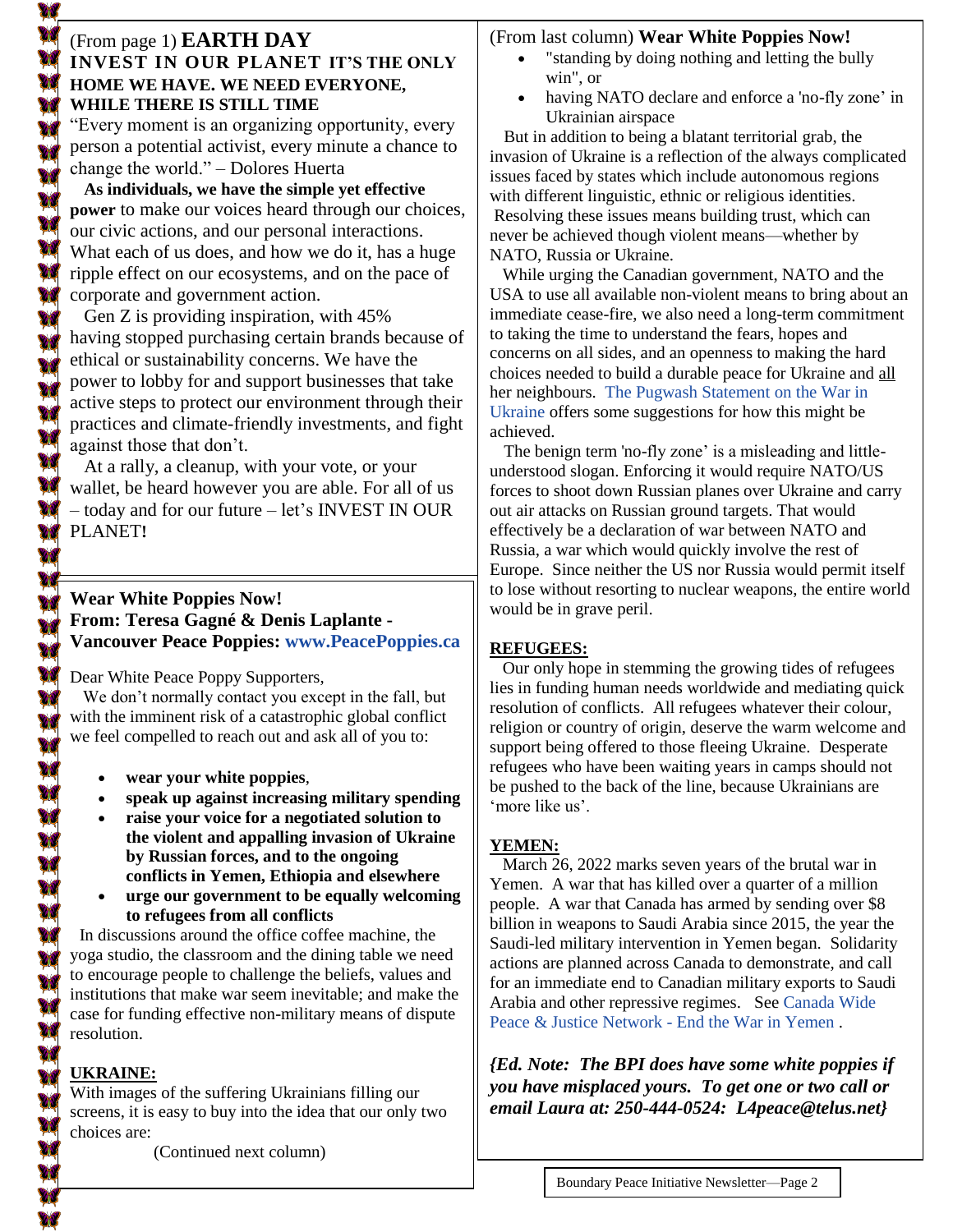#### **Our Mission**

The Boundary Peace Initiative represents people of diverse backgrounds officially brought together in 2002 because of our mutual concern for the rise in world conflict. Our mandate is to participate in multilateral nonviolent conflict resolution in support of global human *XX* rights, ecological and environmental sustainability and international law through education, sharing of information, dialogue and activism locally and globally. We encourage and seek your participation in our mutual work for true peace based on social justice, equality, **accountability**, integrity, honour, respect, etc in order to **build a better world today and future generations.** 

# **BPI web site: [www.boundarypeaceinitiative.org](http://www.boundarypeaceinitiative.org/)** *For info contact Laura at (250) 444-0524 or (250) 442- 0434 or email: [L4peace@telus.net](mailto:L4peace@telus.net).*

### **Scotland's nuclear military bases at 'very great' risk of flooding due to climate change, report finds**

*Nuclear military sites in Scotland and the UK are at ―very great‖ risk of flooding in the near future due to the impacts of climate change, according to a new report.*

#### **By: [By Ilona Amos](https://www.scotsman.com/news/environment/scotlands-nuclear-military-bases-at-very-great-risk-of-flooding-due-to-climate-change-report-finds-3389821) – The Scotsman**

 Findings suggest the Royal Navy's Faslane base on the Clyde may have to be closed down due to the high risk of inundation in coming years and the dangers that could present.

 The Trident missile store at Coulport, also on the Clyde, and nuclear submarine scrap yard at Rosyth, on the Forth, are also likely to be affected by flooding due to a combination of rising sea level, higher rainfall and frequent storm surges, the analysis found.

 Six further nuclear sites in England are also under threat.

 Nuclear facilities at Rosyth, on the Forth, and Coulport, on the Clyde, will also be at risk from increasingly severe and frequent flooding due to the impacts of climate change - including rising sea level, greater rainfall and more regular storm surge events

And the bases are likely to be hit "sooner than expected".

 The report, by Dr Paul Dorfman, a former Ministry of Defence (MoD) advisor and chair of the Nuclear Consulting Group think-tank, concludes "near-term climate change risk to nuclear is very great" and "UK nuclear military installations are on the front-line of climate change".

The document states: "Present UK coastal military nuclear infrastructure is profoundly vulnerable to flooding from sea level rise, storm intensity and storm surge, with inland nuclear facilities also facing inundation and flooding."

(Continued next column)

#### (From last column) **Scotland's nuclear military bases**

It warns there is also "significant risk" to stockpiles of military radioactive waste from "climate-drive extreme" weather".

 The report points out that previous predictions have underestimated the magnitude and pace of changes caused by rising world temperatures and claims government safety regulators have been "relatively complacent" about the threats in the past.

Dr Dorfman suggests "there exists the very real likelihood" that global heating-driven climate impacts on the UK nuclear military enterprise are not being adequately costed, prioritised or regulated".

It states: "Put simply, sea-level rise is significantly faster than previously thought.

"Meanwhile, predicted changes to storm patterns affecting both storm surge and river flow will produce combined hazards, making current flood mitigation efforts increasingly obsolete."

 The report includes a series of maps illustrating the scale of flood risks to military nuclear facilities, based on "conservative" and "median" estimates of sea level rises – which are forecast to reach up to 2.5m.

 The MoD denies it has been complacent, while the UK Government's Office for Nuclear Regulation (ONR) maintains that flood protection at nuclear sites is "very high" and risks to safety "very low".

 As well as the three nuclear sites in Scotland, the BAE Systems yard at Barrow; Sellafield nuclear complex in Cumbria; nuclear weapons plants at Aldermaston and Burghfield in Berkshire, Devonport naval base in Plymouth and the Rolls Royce submarine plant at Raynesway in Derby are also at risk.

To sum up, the report says: "Present UK coastal military" nuclear infrastructure is deeply vulnerable to flooding from sea-level rise, storm intensity and storm surge, with inland nuclear facilities facing inundation and flooding.

 ―Ministry of Defence and nuclear regulatory climate impact mitigation efforts will become increasingly obsolete, and sooner than currently planned.

 ―Climate impact to nuclear will inevitably involve very significant expense for UK nuclear military installation operation, waste management, decommissioning, relocation or abandonment.

"In other words, UK nuclear military bases are set to flood."

War is a racket. It always has been. It is possibly the oldest, easily the most profitable, surely the most vicious. It is the only one international in scope. It is the only one in which the profits are reckoned in dollars and the losses in lives. A racket is best described, I believe, as something that is not what it seems to the majority of the people. Only a small 'inside' group knows what it is about. It is conducted for the benefit of the very few, at the expense of the very many. Out of war a few people make huge fortunes.

 *US General Butler Smedley, 1933*